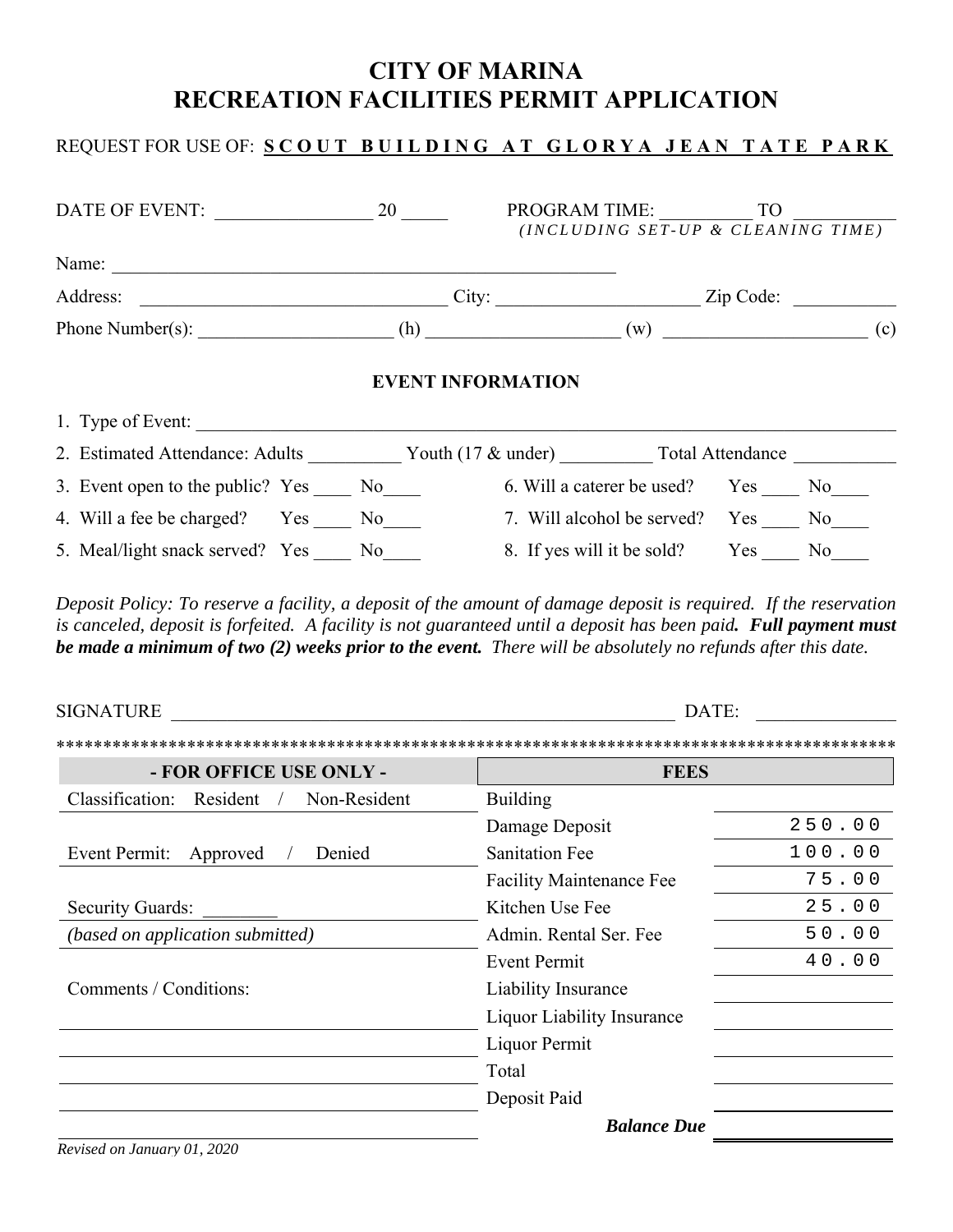### **GENERAL POLICY**

- 1. Recreation facilities shall be used primarily to serve civic recreational, cultural activities and programs sponsored by the City of Marina.
- 2. Recreation facilities may be used by other groups or organizations when not in use by the City.
- 3. Priority shall be granted in the following order; City of Marina Recreation & Cultural Services Department, City Sponsored or Co-Sponsored events, Private Events.
- 4. Reservations are made solely, in person, with the City of Marina Recreation & Cultural Services Department on a first come first serve basis. At the time of making the reservation, the damage deposit amount needs to be paid. The Recreation & Cultural Services Department is located at 211 Hillcrest Avenue, Marina CA 93933.

## **RULES & REGULATIONS**

Any individual, group or organization granted use of the recreation facility shall abide by all the rules, regulations and conditions of use set forth by the City of Marina Recreation & Cultural Services Department.

- 1. All activities shall be scheduled to end and disperse by 10:00 p.m. In consideration of residents in the area, persons using facilities should remain from loud, boisterous conduct when leaving the facilities.
- 2. Use of confetti, hanging decorations and use of nails or tacks is not permitted. Use of clear scotch tape is permitted and must be removed at the end of your event. Whatever you put up you must take back down.
- 3. No burning of candles or open flames without a Fire Use Permit, which can be obtainable at the Marina Fire Department, located at 211 Hillcrest Avenue, Marina CA 93933.
- 4. Do not sit or stand on the tables, you will be responsible for any damages.
- 5. All equipment must be stored in its original location after use. Under no circumstances will City equipment be removed from the facility.
- 6. All garbage must be picked up and placed inside the dumpster, which is located in the parking lot, at the end of your event.
- 7. Although a sanitation fee is collected, it is still you responsibility to clean up after your event.
- 8. The renter will be held responsible for any losses or damages to the property during usage.
- 9. When deemed necessary by the Recreation & Cultural Services Department, a staff member will be present to supervise use of the facility, and an additional charge per hour will be applied. The staff member assigned to supervise the facility shall have complete authority over the facility during use. In addition, the staff member shall have the authority to request changes in activities or termination of event.
- 10. Kitchen use is limited to catering or food warming. Dishes and utensils are not available and users must provide their own cleaning supplies. Renters must clean stove. Damage deposit will be forfeited if not cleaned.
- 11. Renters must be present for opening and closing of the building. If not present for opening, the building will remain locked. Also, if renter leaves building vacant and unlocked, they will be responsible for any and all damages.

## **RESTRICTIVE USE**

No use shall be granted in such a manner as to constitute a monopoly for the benefit of any person or organization. Only the Recreation & Cultural Services Department, City sponsored or co-sponsored programs may be scheduled on a recurring basis. A minimum of 30 days must elapse before a similar usage is allowed.

Individuals or organizations that are not eligible to use facilities are as follows. (1) Commercial businesses, professionals or individuals engaged in an activity for "private gain" or profit. Private gain is defined as use for the principal purpose of making a profit not pledged to be donated to public or welfare use. (2) Groups, for any reason, deemed not in the best interest of the community as interpreted by the Recreation & Cultural Services Director. (3) Any group or individual, political or otherwise that advocates the overthrow of the United States Government or the State of California by force, violence or other unlawful means. (4) Any religious services conducted by a church or religious group will not be permitted (this includes religious instruction).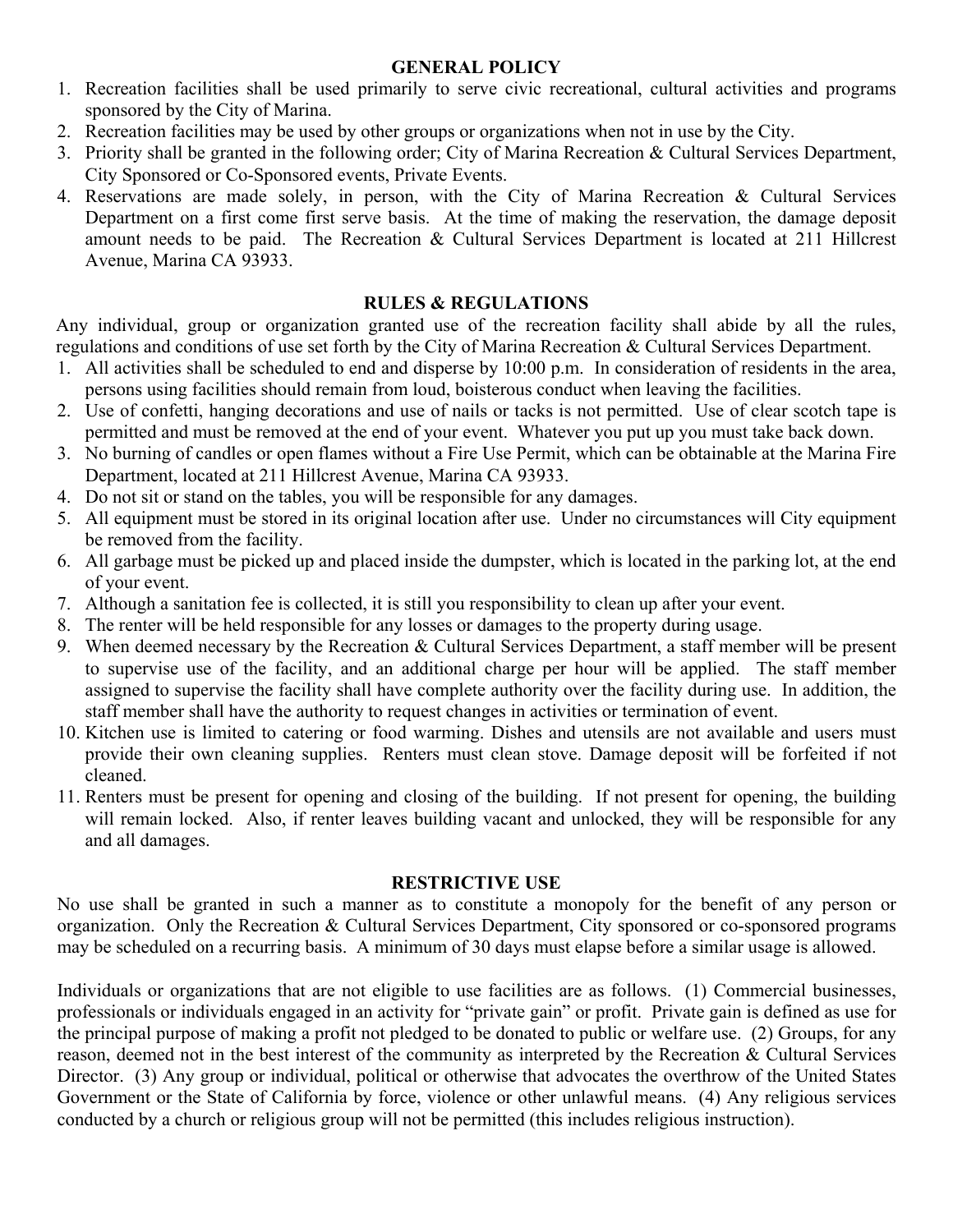### **SECURITY**

Security Guards are required at all major events, parties of over fifty (50) guest and or any events serving alcohol. One (1) security guard for every fifty (50) guests is required. If serving alcohol an additional security guard is required. The security contract must be presented to the Recreation & Cultural Services Department no later than two (2) weeks prior to the event.

### **SERVING OF ALCOHOLIC BEVERAGES**

All events, meetings or social gatherings requesting the alcoholic beverages be served at their event shall be required to pay \$300.00 for an Alcohol Use Permit. Alcohol beverages consist of beer, wine or champagne only. No alcoholic beverages shall be permitted at events / meetings / social gatherings/ activities that are primarily designated for children. Liquor Liability Insurance is required at all events serving alcohol. Under no circumstances shall alcoholic beverages be consumed by or sold to individuals less than 21 years of age. In addition to obtaining an Alcohol Use Permit, an additional security guard must be obtained to strictly supervise the serving of alcoholic beverages.

#### **SELLING OF FOOD OR ALCOHOL**

All individuals wishing to obtain a permit to utilize city property for the purpose of selling food to the general public must acquire a permit in advance from the Monterey County Health Department before the building use permit will be issued. Intent to serve or sell alcoholic beverages must be noted on the rental permit application form and permission given by the City of Marina. If an individual or a group is going to SELL alcoholic beverages at any activity, the applicant must obtain written permission from the Alcoholic Beverage Control Board (ABC) and submit a copy of the liquor permit, from ABC, along with the rental application. In addition to obtaining a permit from ABC, a City of Marina police officer(s) must be present at the event. Cost of police officer(s) will be absorbed by the renter.

### **LIABILITY INSURANCE REQUIREMENTS**

Rental use of City facilities requires proof of liability insurance. Insurance certificate must be received two (2) weeks prior to use. You can obtain a certificate through your homeowner's policy or through the City. If you wish to go through your homeowner's policy the following items are required. (1) The City of Marina must be named as additional insured, include the language "its officers, agents and employees". (2) Coverage must be on per occurrence basis. (3) Minimum of \$500,000 limit on Class I event, minimum of \$1,000,000 limit on Class II and Class III events. (4) Indicate coverage at the specific City building. (5) A thirty day written notice of cancellation of policy is required. (6) If selling alcohol, it must be specifically listed on the certificate of insurance. (7) Mail certificate of insurance to: City of Marina attn: Recreation & Cultural Services Department, 211 Hillcrest Avenue, Marina, CA 93933.

### **EVENT PERMIT**

An event permit is required at all private events/activities occurring at the Rocky Han Community Center. An Event Permit can be obtained at the City of Marina Recreation & Cultural Services Department at a cost of \$40.00. All renters must submit an Event Permit Application no later than two (2) weeks prior to use.

#### **CANCELLATION OF PERMIT**

The City of Marina has the authority to terminate any permit. Upon termination immediate evacuation of the facility will be enforced and no refund will be granted. Possible cause for termination, but not limited to, are as followed. (1) That the applicant misrepresented or misstated any or all information in the application. (2) That the use of or proposed use will be harmful to the health, safety or general welfare of the public. (3) That the activity/event is contrary to state or local laws, rules and regulations governing the use of the facility.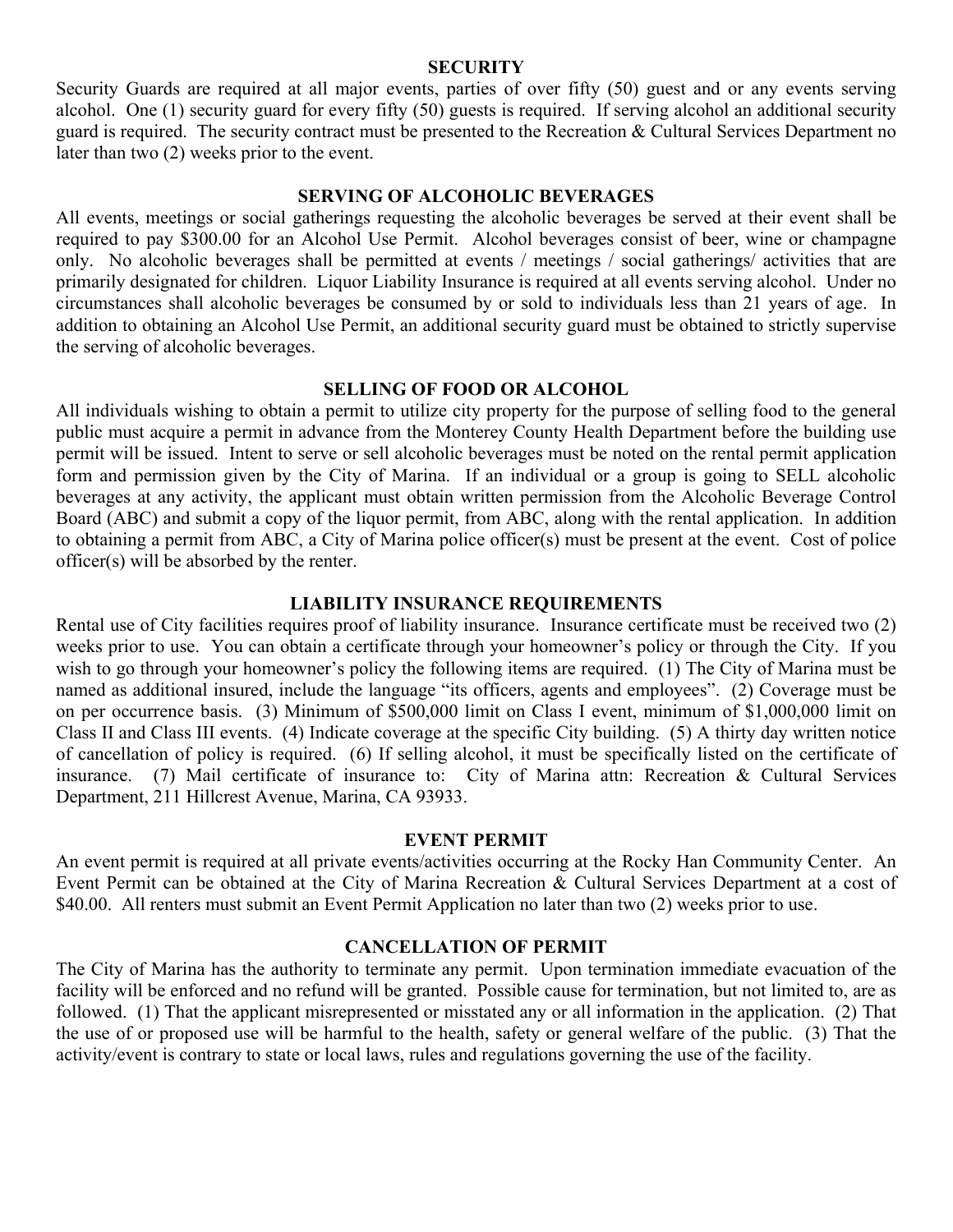### **SCHEDULE OF FEES**

**SCOUT BUILDING AT GLORYA JEAN TATE PARK:** *Address: 3254 Abdy Way, Marina, Ca. 93933. Capacity of building – 25 seated dinner, 50 meetings. Building will be used only for hours requested.* 

A. Hourly Rental Fee 1.Marina Resident - \$25.00 /hr 2.Marina Resident, nonprofit - \$20.00 /hr 3.City Sponsored - \$0

4.Nonresident - \$35.00 /hr 5.Nonresident, nonprofit - \$30.00 /hr

- B. Damage Deposit: \$250.00 (*refundable if no damages*)
- C. Facility Maintenance Fee: \$75.00
- D. Sanitation Fee: \$100.00
- E. Kitchen Fee: \$25.00 (flat fee)
- F. Event Permit: \$40.00 Permit is a requirement for all types of events.
- G. Admin Rental Service Fee: \$50.00
- H. Liability Insurance (*requirement*): Insurance is available for purchase through the City. Liability Insurance: .................. 1-50 ppl: \$102.28 Liquor Liability Insurance: ...... 1-50 ppl: \$15.49
- I Alcoholic Beverage Permit Fee: \$300.00

## **DECLARATION OF APPLICANT**

In submitting this application, I certify that I have read and understand the facilities policy and will abide by all *rules and regulations and any special conditions set forth. I certify that the intended use, as detailed above, is in compliance with said Rules and Regulations. Violation of these rules could result in the immediate revocation of building use.* 

 $\mathcal{L}_\text{max}$  , and the contract of the contract of the contract of the contract of the contract of the contract of

Applicant Signature Date

## **WAIVER & RELEASE OF LIABILITY AND ASSUMPTION OF RISK AGREEMENT**

For good and valuable consideration, I, for myself, my successor, heirs, assigns, executors, and administrators; (1) Agree that prior to participating I will inspect the facilities, equipment and areas to be used, and, if I believe any of them are unsafe, I will immediately advise the City of Marina. (2) Acknowledge that I fully understand that my participation may involve risk of serious injury or death, including economic losses which may result not only from my own actions, inactions, or negligence, but also from the actions, inactions, or negligence of others, the condition of the facilities, equipment, or areas where the event or activity is being conducted, the rules of play, or this type of event or activity. (3) Assume any and all risks of personal injuries to myself, including medical or hospital bills, permanent or partial disability, death, and damage to my property, caused by or arising from my participation in this event or activity. (4) Covenant not to sue or present any claim for personal injury, property damage, or wrongful death against the City of Marina, and their officers, employees, agents and volunteers from any liability, loss, damage, claim, demand or cause of action against them arising from or attributable to my participation in the event or activity, whether same shall arise by their negligence or otherwise. (6) Agree that photographs, pictures, slides, movies, or videos of me may be taken in connection with my participation in this event or activity without compensation from the City of Marina and consent to the use of these photographs, pictures, slides, movies, or videos for any legal purpose. (7) Warrant that I am in good health and have no physical condition that would prevent me from participation in this event or activity.

*This document relieves the City of Marina and others from liability for personal injury, wrongful death, and property damage caused by negligence. I have read this document, understand that I have given up substantial rights by signing it, and sign voluntarily.* 

 $\mathcal{L}_\mathcal{L} = \{ \mathcal{L}_\mathcal{L} = \{ \mathcal{L}_\mathcal{L} = \{ \mathcal{L}_\mathcal{L} = \{ \mathcal{L}_\mathcal{L} = \{ \mathcal{L}_\mathcal{L} = \{ \mathcal{L}_\mathcal{L} = \{ \mathcal{L}_\mathcal{L} = \{ \mathcal{L}_\mathcal{L} = \{ \mathcal{L}_\mathcal{L} = \{ \mathcal{L}_\mathcal{L} = \{ \mathcal{L}_\mathcal{L} = \{ \mathcal{L}_\mathcal{L} = \{ \mathcal{L}_\mathcal{L} = \{ \mathcal{L}_\mathcal{$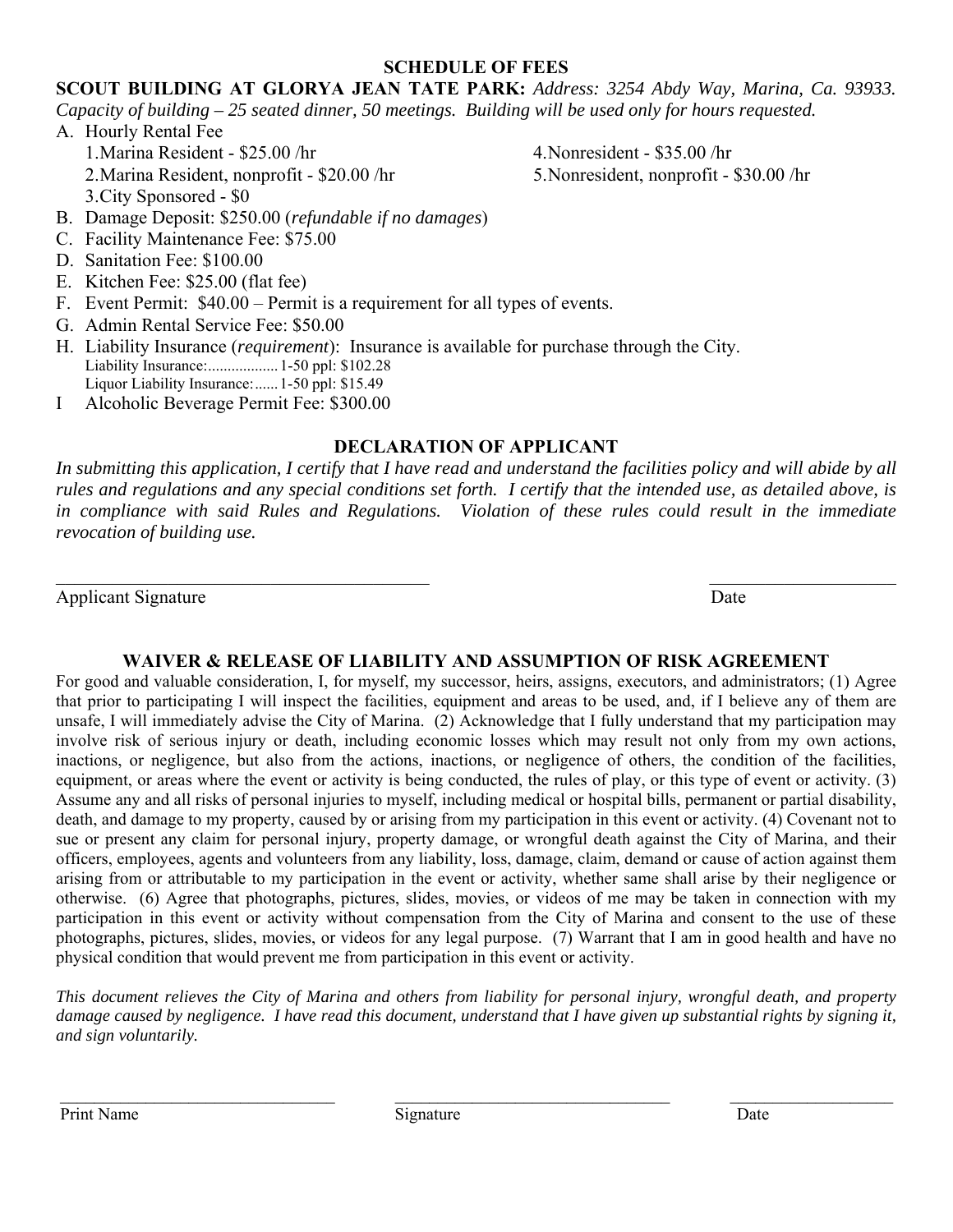### **EVENT PERMIT APPLICATION**

This application is for review by the Recreation & Cultural Services Director for all social gatherings or public/private event being held at all City owned buildings. All applications must be submitted no later than two (2) weeks prior to use of the facility. If security is required, proof of a contract must be submitted no later than three (3) working days prior to the date of the event.

| NAME:                                                                                                                                                                                                                          |                                                                                                               |  |  |  |
|--------------------------------------------------------------------------------------------------------------------------------------------------------------------------------------------------------------------------------|---------------------------------------------------------------------------------------------------------------|--|--|--|
|                                                                                                                                                                                                                                |                                                                                                               |  |  |  |
|                                                                                                                                                                                                                                |                                                                                                               |  |  |  |
| PHONE NUMBER(S): $\qquad \qquad$ (H) $\qquad \qquad$ (W) $\qquad \qquad$ (C)                                                                                                                                                   |                                                                                                               |  |  |  |
|                                                                                                                                                                                                                                |                                                                                                               |  |  |  |
|                                                                                                                                                                                                                                |                                                                                                               |  |  |  |
| APPROXIMATE ATTENDANCE: UNDER 18: ________ 18 & OVER: ________ TOTAL: ___________                                                                                                                                              |                                                                                                               |  |  |  |
|                                                                                                                                                                                                                                |                                                                                                               |  |  |  |
| WILL ALCOHOLIC BEVERAGES BE SERVED? YES ( ) NO ( )                                                                                                                                                                             |                                                                                                               |  |  |  |
| ADMISSION TO BE CHARGED? YES () NO ()<br>a. If yes, how much per ticket \$                                                                                                                                                     |                                                                                                               |  |  |  |
| b. Is the event "private" or "open to the public"?                                                                                                                                                                             |                                                                                                               |  |  |  |
| c. Has a flyer been given out? If yes, attach copy of flyer                                                                                                                                                                    |                                                                                                               |  |  |  |
| d. Name of person/organization proceeds will go to                                                                                                                                                                             |                                                                                                               |  |  |  |
| Address and the contract of the contract of the contract of the contract of the contract of the contract of the contract of the contract of the contract of the contract of the contract of the contract of the contract of th | Phone Number(s) $\frac{1}{\sqrt{1-\frac{1}{2}}\sqrt{1-\frac{1}{2}}\sqrt{1-\frac{1}{2}}\sqrt{1-\frac{1}{2}}}}$ |  |  |  |

*In submitting this application, I certify that the above information is true and correct. By signing below I acknowledge that any misinformation/ representation will be cause for termination of permit.* 

| APPLICANT SIGNATURE       |            |     | <b>DATE</b>                         |  |  |
|---------------------------|------------|-----|-------------------------------------|--|--|
|                           |            |     | FOR DEPARTMENT USE ONLY             |  |  |
| PERMIT REQUIRED:          | <b>YES</b> | NO. | PERMIT APPROVED ( ) DISAPPROVED ( ) |  |  |
| <b>SECURITY REQUIRED:</b> | <b>YES</b> | NO. | IF YES, HOW MANY:                   |  |  |
| <b>APPROVED BY</b>        |            |     | <b>DATE</b>                         |  |  |
| <b>CONDITIONS:</b>        |            |     |                                     |  |  |
|                           |            |     |                                     |  |  |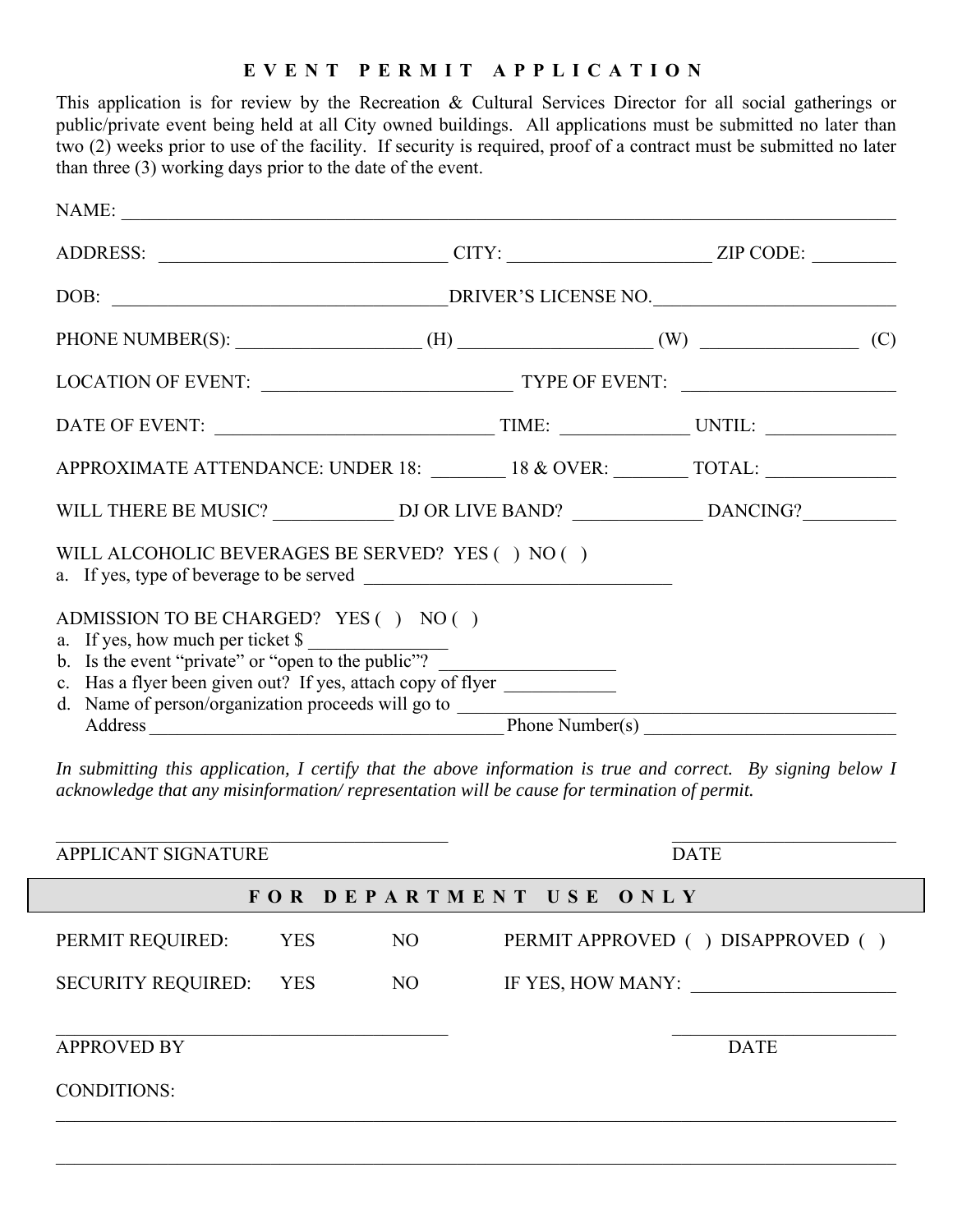## **CLEANING RESPONSIBILITIES CHECKLIST**

As part of your contract for use of the City of Marina property this information is provided to assist you with your departure. To avoid any additional charges for cleaning we request the items listed below be completed.

## **1. KITCHEN**

| 0 Appliances                  | 0 Stove/Oven                                            |                                    |  |  |  |
|-------------------------------|---------------------------------------------------------|------------------------------------|--|--|--|
| 0 Refrigerator                | 0 Countertops & Sink                                    |                                    |  |  |  |
| 2. BATHROOMS                  |                                                         |                                    |  |  |  |
| 0 Toilets                     | 0 Countertops                                           |                                    |  |  |  |
| 0 Sinks                       | 0 Mirrors                                               |                                    |  |  |  |
| 3. FLOORS                     |                                                         |                                    |  |  |  |
| 0 Sweep & Mop all floors      |                                                         |                                    |  |  |  |
| 4. FURNITURE                  |                                                         |                                    |  |  |  |
| 0 Wipe all chairs & tables    | 0 Return all furniture back to its<br>original location |                                    |  |  |  |
| 5. MISCELLANEOUS              |                                                         |                                    |  |  |  |
| 0 All trash must be removed   | 0 Remove all personal items                             |                                    |  |  |  |
| and disposed of properly      |                                                         |                                    |  |  |  |
| <b>6. OUTSIDE BUILDING</b>    |                                                         |                                    |  |  |  |
| 0 Removal of trash around the | 0 Playground area – pick up all                         | 0 All trash is to be placed inside |  |  |  |
| building $&$ parking lot      | trash                                                   | the dumpster                       |  |  |  |
|                               |                                                         |                                    |  |  |  |

*My signature below indicates my clear understanding of the above and agreement to comply.* 

 $\mathcal{L}_\text{max}$  , and the contract of the contract of the contract of the contract of the contract of the contract of

## **PRIOR TO THE EVENT**

Signature Date

**DAY OF THE EVENT** 

Signature Date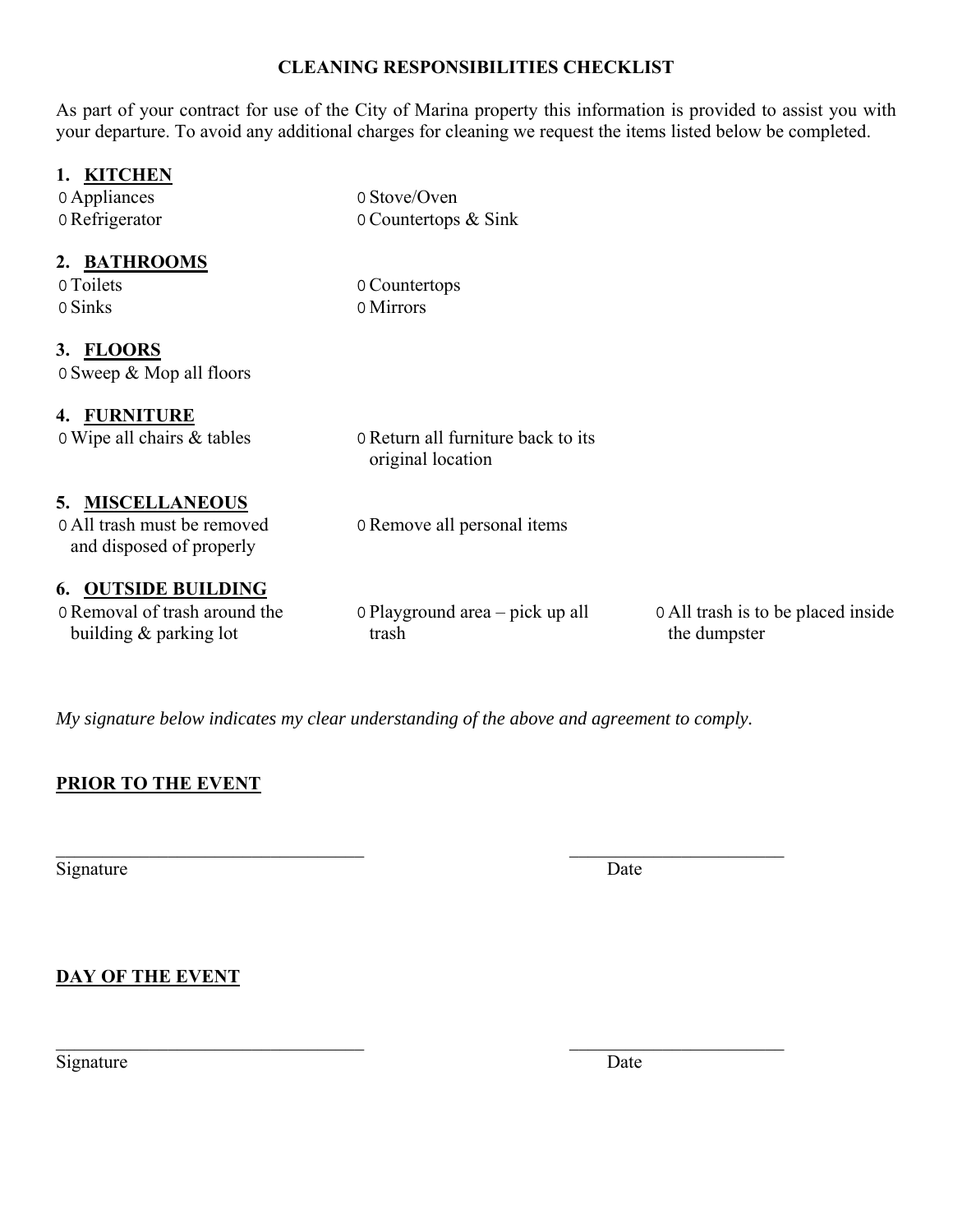|  |                          | the contract of the contract of the contract of the contract of the contract of the contract of the contract of |                          |  |
|--|--------------------------|-----------------------------------------------------------------------------------------------------------------|--------------------------|--|
|  | しんようしょうどう マート・オール アールセージ |                                                                                                                 | <b>Contract Contract</b> |  |
|  |                          | the contract of the contract of                                                                                 |                          |  |
|  | 나, 그 사람은 많이 보면 사람이다.     |                                                                                                                 |                          |  |
|  |                          |                                                                                                                 |                          |  |
|  |                          |                                                                                                                 |                          |  |

#### **EVENT HOLDER QUESTIONNAIRE**

### (To be attached to Permit Application - Retain in your files only)

#### RENTER / EVENT HOLDER NAME AND ADDRESS: (Same as on Permit Form or Rental Form)

| Event Contact Person:<br>Email Address:<br>Daytime Phone Number:                                                                                                                                                                                                                                                                                                                                                                          |                                 |                                |           |                                                                           |
|-------------------------------------------------------------------------------------------------------------------------------------------------------------------------------------------------------------------------------------------------------------------------------------------------------------------------------------------------------------------------------------------------------------------------------------------|---------------------------------|--------------------------------|-----------|---------------------------------------------------------------------------|
| <b>EVENT INFORMATION:</b>                                                                                                                                                                                                                                                                                                                                                                                                                 |                                 |                                |           |                                                                           |
| Date(s) of Event:<br>(Include set-up and take down days)<br><b>Classification of Event:</b><br>(check box)<br>Hours of the event:<br>Location of Event: (Must enter<br>complete address on certificate)                                                                                                                                                                                                                                   |                                 |                                |           | I Q II Q III Q Vendor Only Q Instructor: Class I Q Class II Q Class III Q |
| <b>Type of Event:</b><br><b>Detailed Description of Event:</b>                                                                                                                                                                                                                                                                                                                                                                            |                                 |                                |           |                                                                           |
|                                                                                                                                                                                                                                                                                                                                                                                                                                           |                                 |                                |           |                                                                           |
| Total attendance (per day) including all participants, spectators, guests, exhibitors, performers, entertainers, volunteers<br>and employees:                                                                                                                                                                                                                                                                                             |                                 |                                |           |                                                                           |
| Day One<br>Day Two<br>Day Three<br><b>Total Attendance ALL Event Days:</b>                                                                                                                                                                                                                                                                                                                                                                | Day Four<br>Day Five<br>Day Six | and the company of the company |           | Day Seven<br>Day Eight<br>Day Nine                                        |
| <b>ADDITIONAL EVENT EXPOSURES:</b>                                                                                                                                                                                                                                                                                                                                                                                                        |                                 | <b>Yes</b>                     | <u>No</u> |                                                                           |
| Admission Fee Charged?<br>Vendors/Exhibitors/Concessionaires?<br>(Please provide a list of names/what vending,<br>etc.)<br>Caterer? (Please provide name)<br>Liquor Served?<br>Liquor Sold?<br>Food/Non-Alcoholic Beverages Served?<br>Food/Non-Alcoholic Beverages Sold?<br>Entertainment Activities? (Provide a list)<br>Have you held this event or similar event in the<br>past?<br>If yes, have accidents, incidents, claims or loss |                                 |                                |           | How many Vendors?                                                         |

Please review contracts and attach a separate sheet, listing names and addresses of all parties requiring to be named as Additional Insured.

The event premium includes a premium charge for the facility owner/lessor as additional insured.